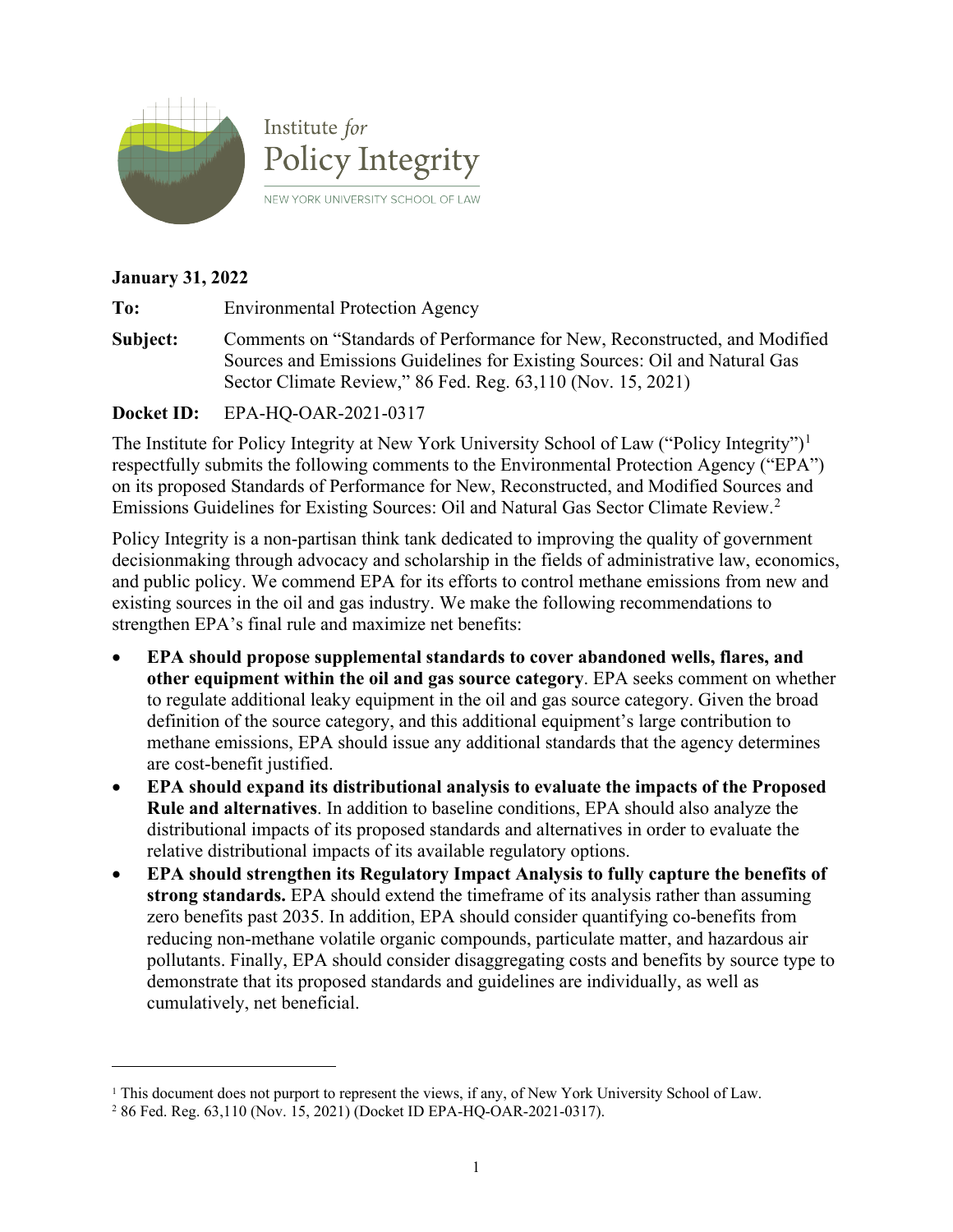#### **I. The Proposed Rule Is Laudable for Significantly Reducing Methane Emissions in a Legally Sound and Cost-Beneficial Manner**

In this Proposed Rule, EPA is regulating both new and existing sources pursuant to section 111(b) and (d) of the Clean Air Act. For the first time, EPA has proposed standards to reduce methane emissions from existing sources in the oil and gas sector—the largest source of methane in the United States. The Proposed Rule is expected to reduce emissions of climate-forcing methane by 920 million tons of CO2e by 2035, with roughly 85% of that reduction due solely to the standards proposed for existing sources.<sup>[3](#page-1-0)</sup>

The Proposed Rule builds on earlier standards for control of methane and volatile organic compounds ("VOCs") for new sources and is well grounded in EPA's authority under the Clean Air Act. By regulating existing sources, EPA wisely avoids the problem of grandfathering. And the Proposed Rule is necessary to correct market failures that are currently producing unaddressed externalities to the public. In addition, EPA has appropriately monetized the benefits of reducing methane emissions through its use of the social cost of methane.

## <span id="page-1-5"></span>**A. The Proposed Rule Is Legally Sound**

Under Clean Air Act section 111, once EPA determines that a source category causes or contributes to air pollution that is anticipated to endanger public health or welfare, it is required to promulgate standards of performance for air pollutants emitted by new sources in that category ("New Source Performance Standards" or "NSPS") and then establish emission guidelines for states to establish their own standards of performance for pollutants emitted by existing sources in that same category ("Emission Guidelines" or "EGs").<sup>[4](#page-1-1)</sup> The standards of performance issued by EPA for new sources must "reflect[] the degree of emission limitation achievable through the application of the best system of emission reduction ["BSER"] which (taking into account the cost of achieving such reduction and any non-air quality health and environmental impact and energy requirements) the Administrator determines has been adequately demonstrated."[5](#page-1-2)

In its 2020 rulemaking—now vacated by the Congressional Review Act<sup>[6](#page-1-3)</sup>—EPA failed to provide a reasoned explanation for its rollback of earlier methane standards, and finalized a rule that would have increased emissions of methane and other pollutants.<sup>[7](#page-1-4)</sup> Conversely, in this rulemaking EPA has properly obeyed its statutory mandate under section 111 and established net-beneficial

<span id="page-1-0"></span><sup>3</sup> *See* EPA, *Preliminary Regulatory Impact Analysis for the Proposed Standards of Performance for New, Reconstructed, and Modified Sources and Emissions Guidelines for Existing Sources: Oil and Natural Gas Sector Climate Review*, at 5-2 tbl.5-1 (2021), https://perma.cc/STW8-NN9K [hereinafter "2021 PRIA"] (projected reduction of 140 million tons  $CO<sub>2</sub>e$  from the new source standards and 790 million tons  $CO<sub>2</sub>e$  from the existing source guidelines through 2035).

<span id="page-1-1"></span><sup>&</sup>lt;sup>4</sup> Clean Air Act § 111(a)(1), (b)(1)(A), (d).

<span id="page-1-2"></span> $5$  Clean Air Act  $\S 111(a)(1)$ .

<span id="page-1-3"></span><sup>6</sup> Joint Resolution of June 30, 2021, Pub. L. No. 117-23, 135 Stat. 295; *see also* 86 Fed. Reg. at 63,149. By disapproval of the 2020 NSPS through the Congressional Review Act, the 2016 NSPS that regulated new sources of methane and VOCs in the oil and gas industry (including sources in the transmission and storage segment) was automatically reinstated. *Id.* at 63,151.

<span id="page-1-4"></span><sup>7</sup> *See* Jack Lienke & Richard Revesz, *The EPA's New Climate Rule Avoids an Old Mistake*, SLATE (Nov. 5, 2021), https://slate.com/news-and-politics/2021/11/epa-new-methane-rule-climate-change.html; *see also* Inst. for Pol'y Integrity, Comments on Oil and Natural Gas Sector: Emission Standards for New, Reconstructed, and Modified Sources Review (Nov. 25, 2019).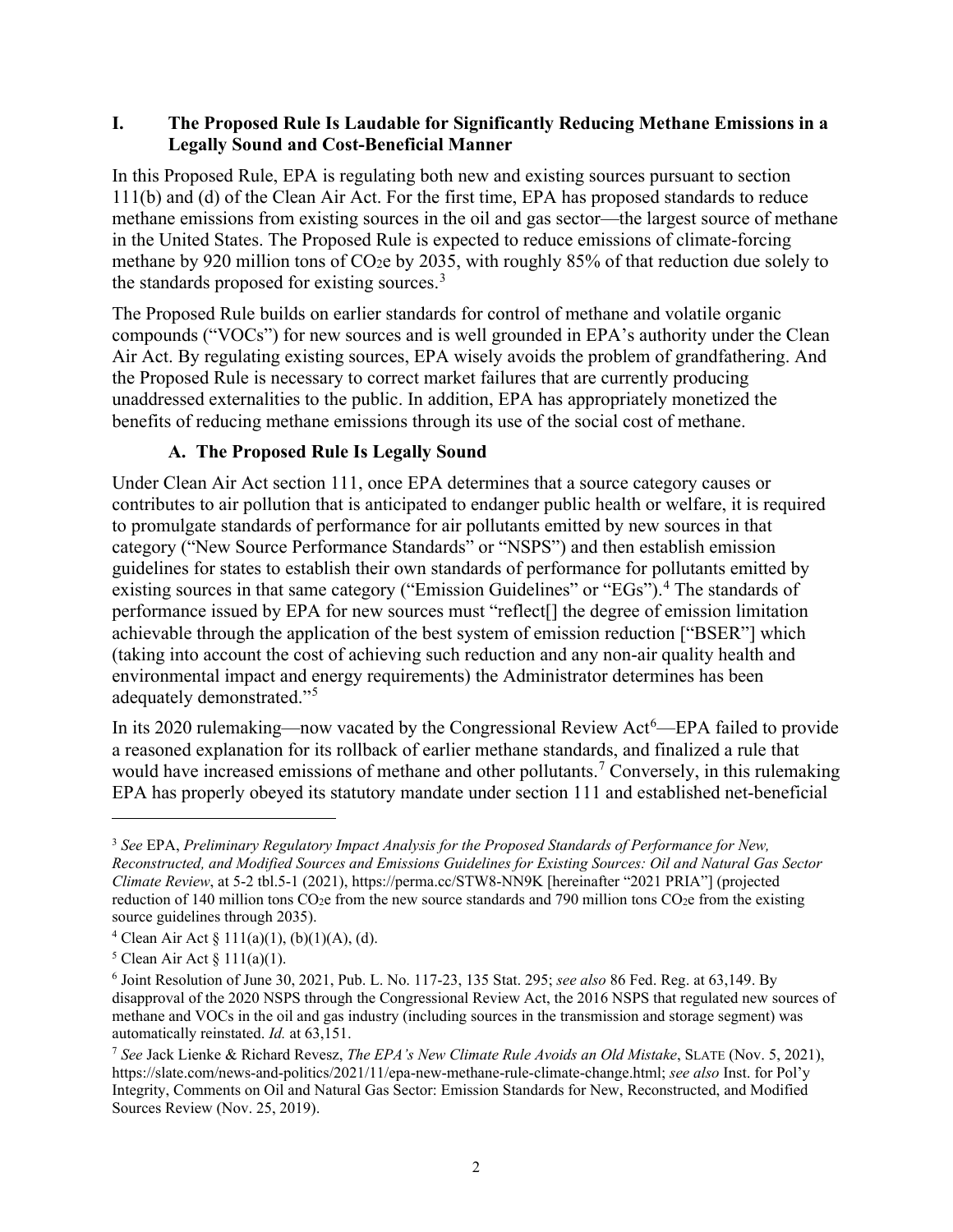standards of performance for new sources and emission guidelines for existing sources that will protect human health and the environment. In the Proposed Rule, EPA correctly recognizes that the legal predicate for regulation of methane emissions from existing sources under section 111(d) has already been met with the promulgation (and, subsequent reinstatement) of the 2016 methane standards for new sources under section  $111(b)$ .<sup>[8](#page-2-1)</sup> Building on its prior standards, EPA has carefully evaluated BSER for both new and existing sources throughout the oil and gas sector and established reasonable, cost-beneficial standards that will result in significant pollution reductions.

## **B. The Proposed Rule Avoids an Undesirable "Old Plant Effect"**

Regulating new sources, alone, without regulating existing sources at the same time, can perversely encourage existing sources to stay in operation longer than they otherwise would.<sup>[9](#page-2-2)</sup> This is because new-source-only standards make constructing a new source relatively more expensive (and operating an old source relatively cheaper) than it would be if the level of regulation were consistent across all sources.<sup>[10](#page-2-3)</sup> Academics call the resulting distortion of retirement decisions the "old plant effect," and it can significantly extend the operating lives of highly polluting facilities.  $^{11}$  $^{11}$  $^{11}$  By coordinating regulation of new and existing sources, EPA laudably mitigates the potential for such distortion.

## <span id="page-2-0"></span>**C. The Proposed Rule Is Necessary to Correct a Market Failure**

The Proposed Rule is necessary to correct a market failure leading oil and gas producers to capture less pollution than is socially optimal. Since methane (a primary component of natural gas) is a valuable commodity, private operators have some incentive to avoid methane leaks, as some methane can be profitably captured and resold.<sup>[12](#page-2-5)</sup> However, the upfront cost of buying and installing leak detection, repair, and prevention equipment may deter some companies from addressing leaks at their wells.

Absent regulation, oil and gas producers will only capture as much methane and VOC emissions as they can profitably do, from a private welfare-maximizing perspective.<sup>[13](#page-2-6)</sup> But greenhouse gas and VOC emissions also impose significant costs on society—such as negative climate, health,

<span id="page-2-1"></span><sup>8</sup> 86 Fed. Reg. at 63,148.

<span id="page-2-2"></span><sup>&</sup>lt;sup>9</sup> See Inst. for Pol'y Integrity, Comments on Oil and Natural Gas Sector: Emission Standards for New and Modified Sources at 9–11 (Dec. 4, 2015) (explaining benefits of regulating new and existing sources together).

<span id="page-2-3"></span><sup>10</sup> *See* Richard L. Revesz & Jack Lienke, STRUGGLING FOR AIR: POWER PLANTS AND THE "WAR ON COAL" 30–35 (2016); Jonathan Remy Nash & Richard L. Revesz, *Grandfathering and Environmental Regulation: The Law and Economics of New Source Review*, 101 NW. U. L. REV. 1677 (2007); *see also* Richard L. Revesz & Allison L. Westfahl Kong, *Regulatory Relief and Optimal Transition Relief*, 105 NW. U. L. REV. 1581 (2015).

<span id="page-2-4"></span><sup>11</sup> Nash & Revesz, *supra* note [10,](#page-2-0) at 1708.

<span id="page-2-5"></span><sup>12</sup> *See* ICF INT'L, ECONOMIC ANALYSIS OF METHANE EMISSION REDUCTION OPPORTUNITIES IN THE U.S. ONSHORE OIL AND NATURAL GAS 1-1 (March 2014) (prepared for Environmental Defense Fund),

https://www.edf.org/sites/default/files/methane\_cost\_curve\_report.pdf*; see also* U.S. EPA, Lessons Learned from Natural Gas STAR Partners (Oct. 2003), http://www3.epa.gov/gasstar/documents/ll\_dimgasproc.pdf. ("A survey of equipment leaks and estimated repair costs at four gas plants found that for a payback of 6 months or less, 78 percent of leaking components were cost-effective to repair. In addition, 92 percent of leak repairs were found to payback in less than 1 year, and 94.5 percent of leaks paid back in less than 4 years.").

<span id="page-2-6"></span><sup>13</sup> Richard Revesz, *Making Sense of Methane Regulation*, THE HILL (Sept. 1, 2015), *available at* http://thehill.com/blogs/pundits-blog/energy-environment/252383-making-sense-of-methane-regulation.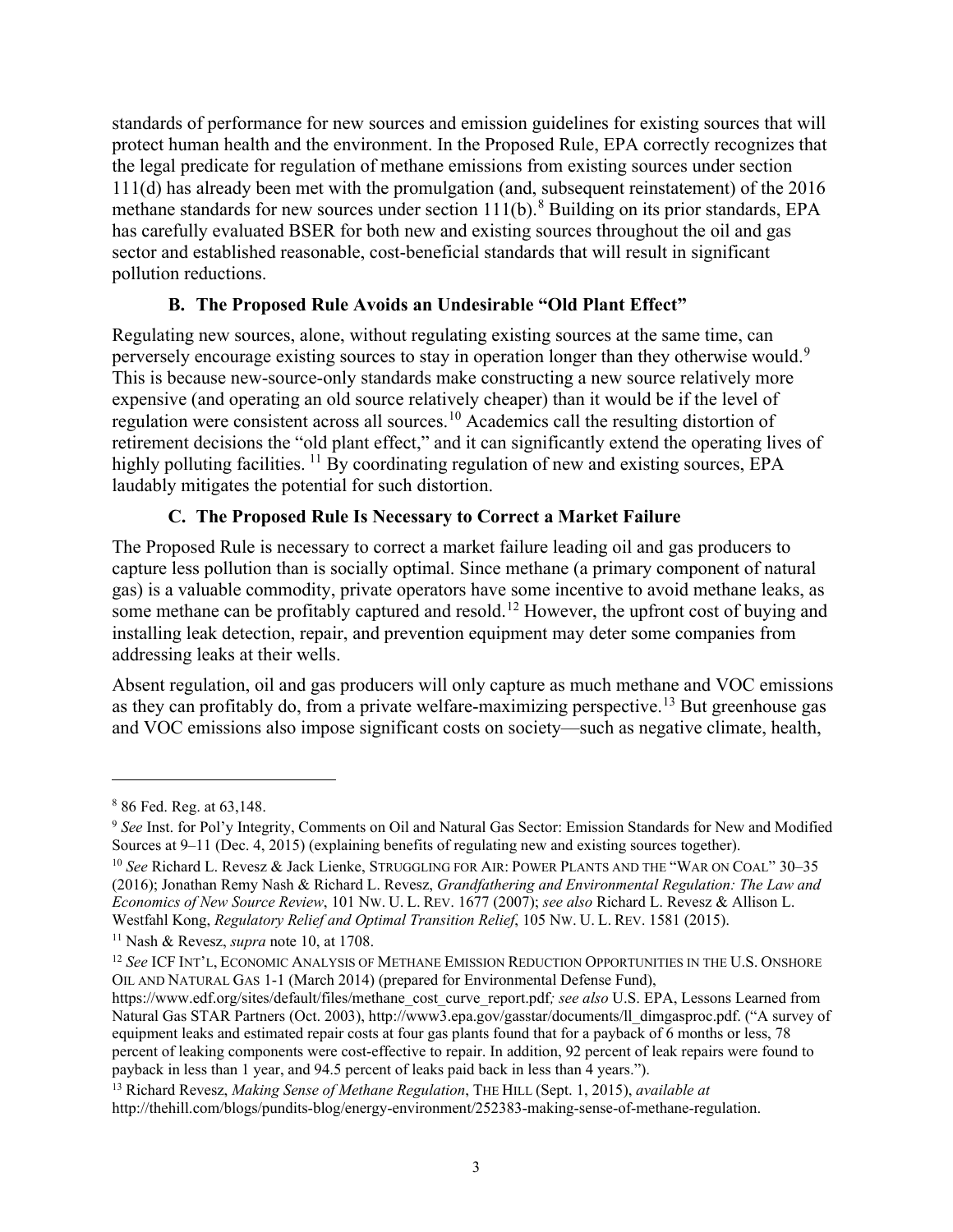and welfare impacts—that are not reflected in the market price of methane.<sup>[14](#page-3-0)</sup> In the absence of regulation, these costs will be borne not by the polluting firm, but by society as a whole.<sup>[15](#page-3-1)</sup> Therefore, voluntary programs are insufficient to reach optimal levels of methane reduction. Because methane and VOCs are externalities that impose costs on society—which can be estimated using tools like the Social Cost of Methane—regulation is required to capture all of the methane and VOC emissions that are cost-benefit justified from a social welfare-maximizing perspective.[16](#page-3-2)

# **D. The Proposed Rule Appropriately Monetizes the Benefits of Methane Reduction**

Finally, EPA monetized the methane reductions of the Proposed Rule by using the Social Cost of Methane, and found the Rule to be benefit-cost justified on this basis, with net benefits of \$48 billion through 2035.<sup>[17](#page-3-3)</sup> Policy Integrity—along with Center for Climate and Energy Solutions, Clean Air Task Force, Environmental Defense Fund, Food & Water Watch, Montana Environmental Information Center, Natural Resources Defense Council, Sierra Club, Union of Concerned Scientists, and Western Environmental Law Center—submitted separate comments in support of the use of the Social Cost of Methane.<sup>[18](#page-3-4)</sup>

## **II. In Order to Maximize Net Social Welfare, EPA Should Propose Supplemental Standards for Additional Sources in the Oil and Gas Sector, Including Abandoned Wells and Flares**

In its Proposed Rule, EPA seeks comment on regulating several additional sources of pollution in the oil and gas source category, including abandoned and unplugged wells, flares, pipeline pigging operations, and tank truck loading operations.<sup>[19](#page-3-5)</sup> EPA should regulate these additional sources to the extent that doing so will increase net benefits for society.

The additional sources undoubtedly fit within the oil and gas source category,  $^{20}$  $^{20}$  $^{20}$  as EPA has already concluded that the category is broad enough to include any equipment that is part of the sequence of functions that are interrelated and necessary for getting distributed gas ready for distribution. [21](#page-3-7)

Furthermore, the benefits of regulating these additional sources standards are likely substantial, as EPA recognizes that abandoned and unplugged wells, flares, pipeline pigging operations, and tank truck loading operations generate significant methane emissions.<sup>[22](#page-3-8)</sup> Abandoned and idled wells have a particularly strong need for federal regulation given that such idling is frequently

<span id="page-3-0"></span><sup>14</sup> *Id.*

<span id="page-3-1"></span><sup>15</sup> *Id.*

<span id="page-3-2"></span><sup>&</sup>lt;sup>16</sup> Jayni Hein, Inst. For Pol'y Integrity, *Capturing Value: Science and Strategies to Curb Methane Emissions from the Oil and Natural Gas Sector at 8 (December 2014).* 

<span id="page-3-3"></span><sup>&</sup>lt;sup>17</sup> 2021 PRIA, *supra* note 3, at 5-7 tbl.5-4 (reporting net benefits of \$48 billion for EPA's primary proposal).

<span id="page-3-4"></span><sup>&</sup>lt;sup>18</sup> Filed under separate cover to the rulemaking docket.

<span id="page-3-5"></span><sup>19</sup> 86 Fed. Reg. at 63,240.

<span id="page-3-6"></span><sup>20</sup> *Priority List and Additions to the List of Categories of Stationary Sources*, 44 Fed. Reg. 49,222 (Aug. 21, 1979) (listing Crude Oil and Natural Gas Production as a source category determined to contribute significantly to air pollution anticipated to endanger public health or welfare in accordance with CAA § 111(b)(1)(A)).

<span id="page-3-7"></span><sup>21</sup> *Oil and Natural Gas Sector: Emission Standards for New, Reconstructed, and Modified Sources*, 81 Fed. Reg. 35,823, 35,832 (Aug. 2, 2016).

<span id="page-3-8"></span><sup>22</sup> *Id.* at 63,240–45.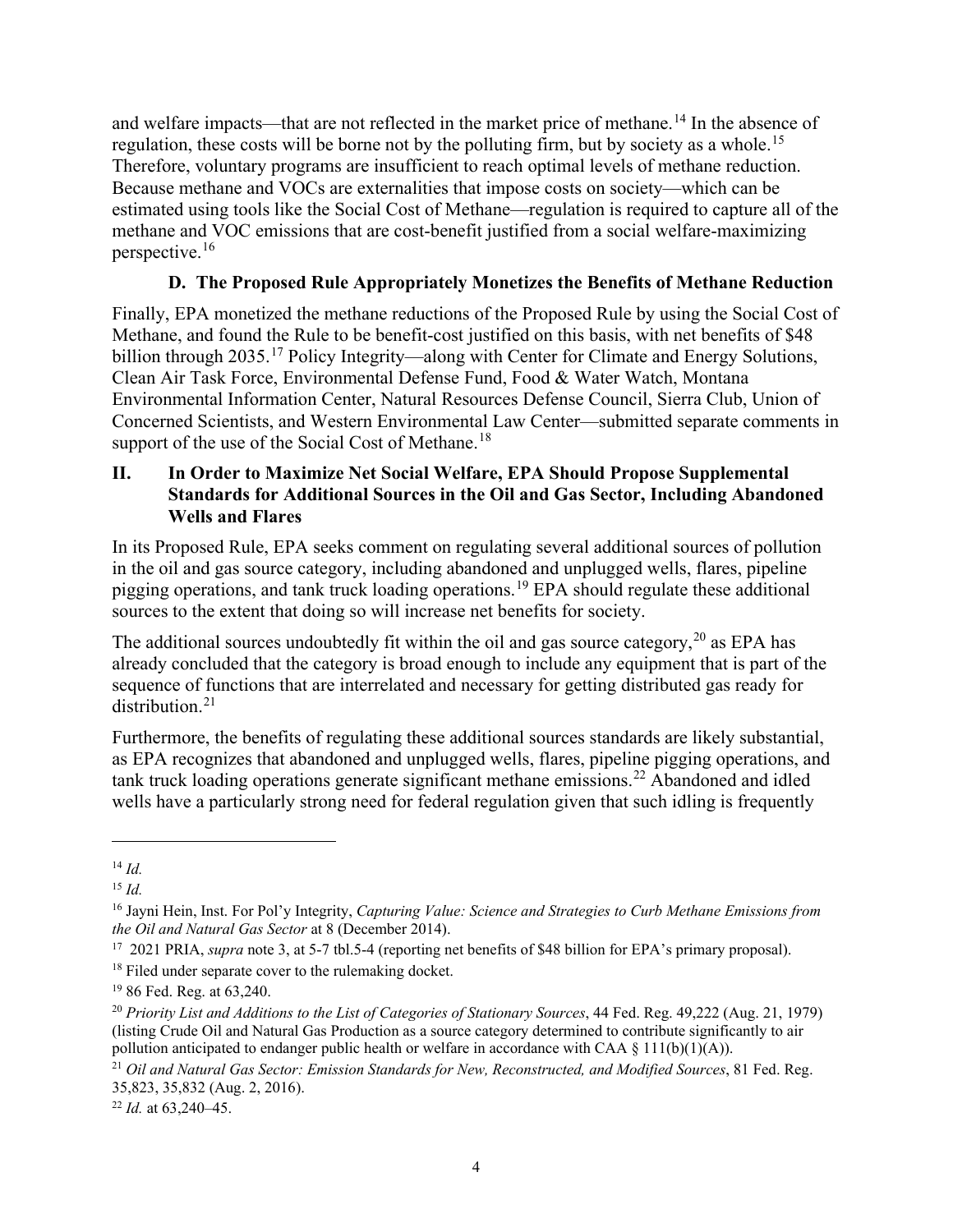the result of market failures due to owner/operator bankruptcy with insufficient bonding or market conditions making continued production unprofitable.<sup>[23](#page-4-0)</sup>

Proposing supplemental standards for these sources would thus better fulfill EPA's statutory mandate to determine the *best* overall system of emission reduction for the source category, as well as with President Biden's recent memorandum reaffirming the principles of Executive Orders 12,866 and 13,563<sup>24</sup>—including that agencies should select regulatory alternatives that "maximize net benefits" while also accounting for distributive impacts and equity.<sup>[25](#page-4-2)</sup> Accordingly, EPA should fully evaluate the costs and benefits to controlling emissions from these additional sources and propose supplemental standards to the extent that such controls are net beneficial.

#### **III. EPA Should Expand Its Distributional Analysis Beyond Baseline Conditions to Evaluate the Impacts of the Proposed Rule and Alternatives**

EPA conducts an extensive distributional analysis in the Proposed Rule's accompanying Regulatory Impact Analysis ("RIA") that qualitatively and quantitatively identifies disparities in the populations exposed to emissions from the oil and gas source category.<sup>[26](#page-4-3)</sup> However, this analysis fails to capture the distributional impacts of the Proposed Rule. Instead, it evaluates only the current baseline emissions emitted from the source category and concludes without support that communities experiencing disproportionate impacts in the baseline scenario "may realize disproportionate improvements in air quality resulting from emissions reductions."[27](#page-4-4) EPA cannot reasonably conclude that disadvantaged communities will see disproportionate improvements without analyzing the impacts of the Proposed Rule on baseline conditions.

EPA's analysis, while thorough, fails to evaluate the distributional impact of the Proposed Rule itself. A baseline understanding of disproportionate burdens created by the source category is helpful, but must be accompanied by an analysis that evaluates the distribution of impacts resulting from the Proposed Rule and any marginal differences from adopting EPA's proposed alternatives. Indeed, President Biden's Memorandum on Modernizing Regulatory Review calls for analysis that reveals rules' "distributional *consequences* . . . to ensure that regulatory initiatives appropriately benefit and do not inappropriately burden disadvantaged, vulnerable, or marginalized communities."<sup>[28](#page-4-5)</sup> And evaluation of alternatives is crucial to a meaningful analysis to avoid an agency merely concluding the distributional impacts of its regulatory approach are acceptable without knowing whether the distributional impacts of an available regulatory alternative are significantly more desirable.<sup>[29](#page-4-6)</sup>

<span id="page-4-0"></span><sup>23</sup> *Id.* at 63,240.

<span id="page-4-1"></span><sup>&</sup>lt;sup>24</sup> Memorandum on Modernizing Regulatory Review, 86 Fed. Reg. 7223, 7223 (signed Jan. 20, 2021; published Jan. 26, 2021).

<span id="page-4-2"></span><sup>25</sup> Exec. Order 12,866 § 1(a), 58 Fed. Reg. 51,735, 51,735 (Oct. 4, 1993).

<span id="page-4-3"></span><sup>26</sup> 2021 PRIA, *supra* note [3,](#page-1-5) at 4-43.

<span id="page-4-4"></span><sup>27</sup> *Id.* at 4-43.

<span id="page-4-5"></span><sup>&</sup>lt;sup>28</sup> Memorandum on Modernizing Regulatory Review  $\S$  2(b)(ii), 86 Fed. Reg. 7223, 7223 (Jan. 25, 2021) (emphasis added).

<span id="page-4-6"></span><sup>29</sup> *See* Richard Revesz & Samantha Yi, *Distributional Consequences and Regulatory Analysis*, 52 ENV. LAW \_ , \*35 (forthcoming 2022), https://papers.ssrn.com/sol3/papers.cfm?abstract\_id=3927277.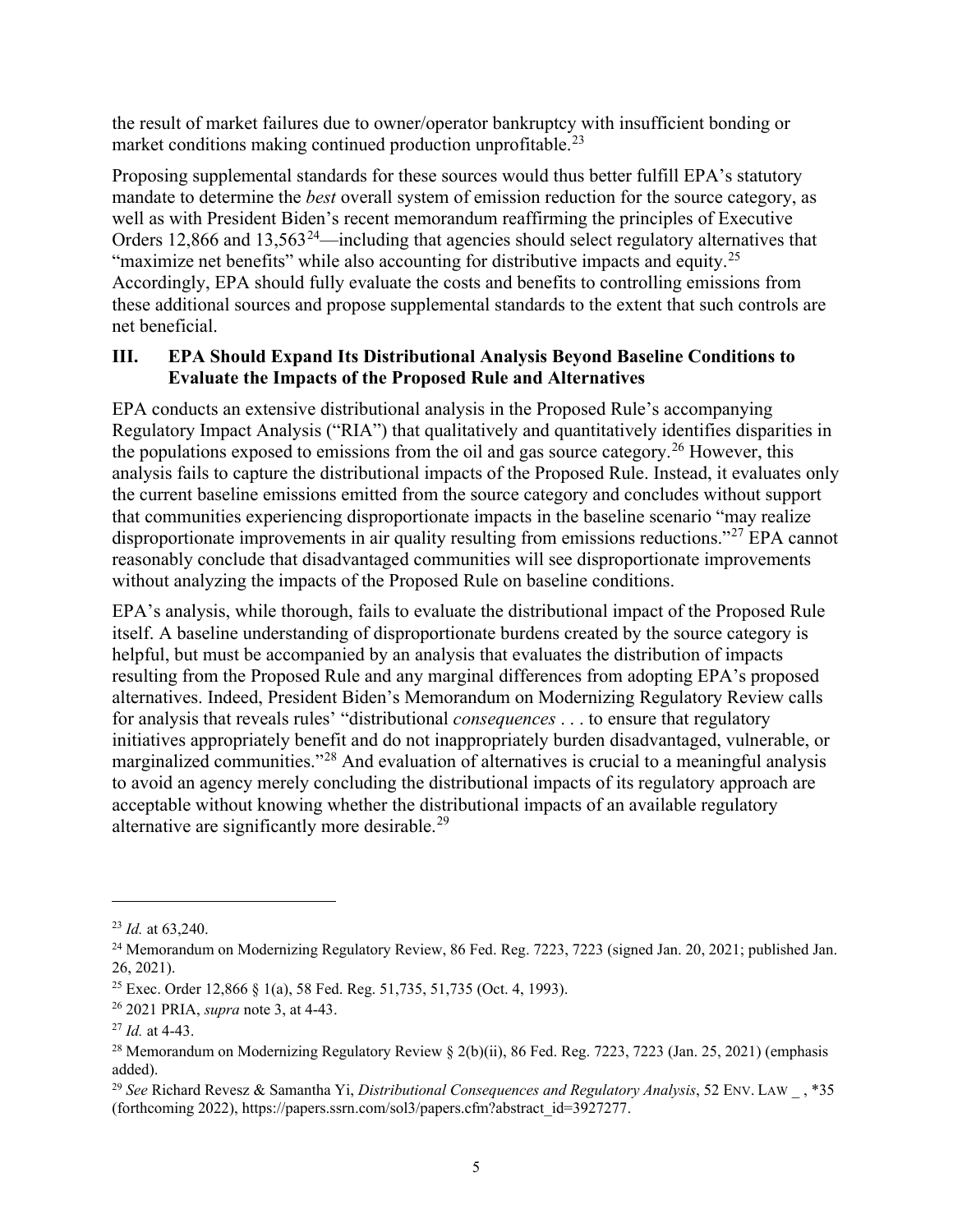EPA should conduct a distributional analysis of the Proposed Rule and its alternatives to determine whether another approach may be more advantageous to disadvantaged communities.

# **IV. EPA Should Consider Expanding and Strengthening Its Cost-Benefit Analysis**

In its RIA, EPA shows that the monetized benefits of its proposed standards greatly exceed monetized costs.<sup>[30](#page-5-0)</sup> For a variety of reasons, however, the analysis likely underestimates the full benefits of the Proposed Rule.

# **A. EPA Should Consider Extending the Time Horizon of Its Analysis**

The RIA limits its analysis to impacts that occur between 2023 and 2035.<sup>[31](#page-5-1)</sup> Even though EPA concedes that "it would be desirable to analyze impacts beyond 2035," it concludes that "limited information available to model long-term changes in practices and equipment use in the oil and natural gas industry make the choice of a longer time horizon infeasible."<sup>[32](#page-5-2)</sup> It further claims that, "[i]n a dynamic industry like oil and natural gas, technological progress is likely to change control methods to a greater extent over a longer time horizon, creating more uncertainty about impacts of the" proposed standards.<sup>[33](#page-5-3)</sup>

<span id="page-5-6"></span>However, as *Circular A-4* notes, "[t]he time frame for [an agency's] analysis should cover a period long enough to encompass all the important benefits and costs likely to result from the rule."<sup>[34](#page-5-4)</sup> Even if predicting the impacts these proposed standards will have after 2035 is difficult, failing to include any impacts after that time is tantamount to assuming those impacts would be negligible or zero. The greater likelihood is that new standards would have long-term effects that—while perhaps difficult to predict with precision—would be nontrivial compared to the baseline. Put differently, EPA's proposed standards would very likely change the oil and gas sector in ways that would last well beyond 2035, compared to a world in which it changed nothing, even if more precise predictions would be difficult to develop.

However, even if EPA conducts such an analysis, it should explicitly note that its proposed standards are cost-beneficial no matter whether it chooses to use a 13- or 30-year time horizon.<sup>[35](#page-5-5)</sup> Thus, while this change would better capture the full benefits its proposed standards would create, EPA need not rely on this change to justify the standards as cost-beneficial.

# **B. EPA Should Consider Quantifying the Co-Benefits of Reducing VOC and HAP Emissions**

EPA declines to monetize a number of benefits that the Proposed Rule would yield, including the benefits of reducing VOC and hazardous air pollutant ("HAP") emissions. The RIA does report how many tons of each pollutant its proposed standards would abate, but it does not assign any

<span id="page-5-0"></span><sup>30</sup> *See* 2021 PRIA, *supra* not[e 3,](#page-1-5) at 5-7 tbl.5-4 (reporting net benefits of \$48 billion for EPA's "Primary Proposal"). <sup>31</sup> *Id.* at 2-12.

<span id="page-5-2"></span><span id="page-5-1"></span><sup>32</sup> *Id.*

<span id="page-5-3"></span><sup>33</sup> *Id.*

<span id="page-5-5"></span><span id="page-5-4"></span><sup>34</sup> Off. of Mgmt. & Budget, *Circular A-4*, at 15 (2003), https://perma.cc/X8JM-YZMT [hereinafter "*Circular A-4*"] <sup>35</sup> *See* 2021 PRIA, *supra* not[e 3,](#page-1-5) at 5-7 tbl.5-4 (reporting net benefits of \$48 billion for the primary proposal using a 13-year time horizon).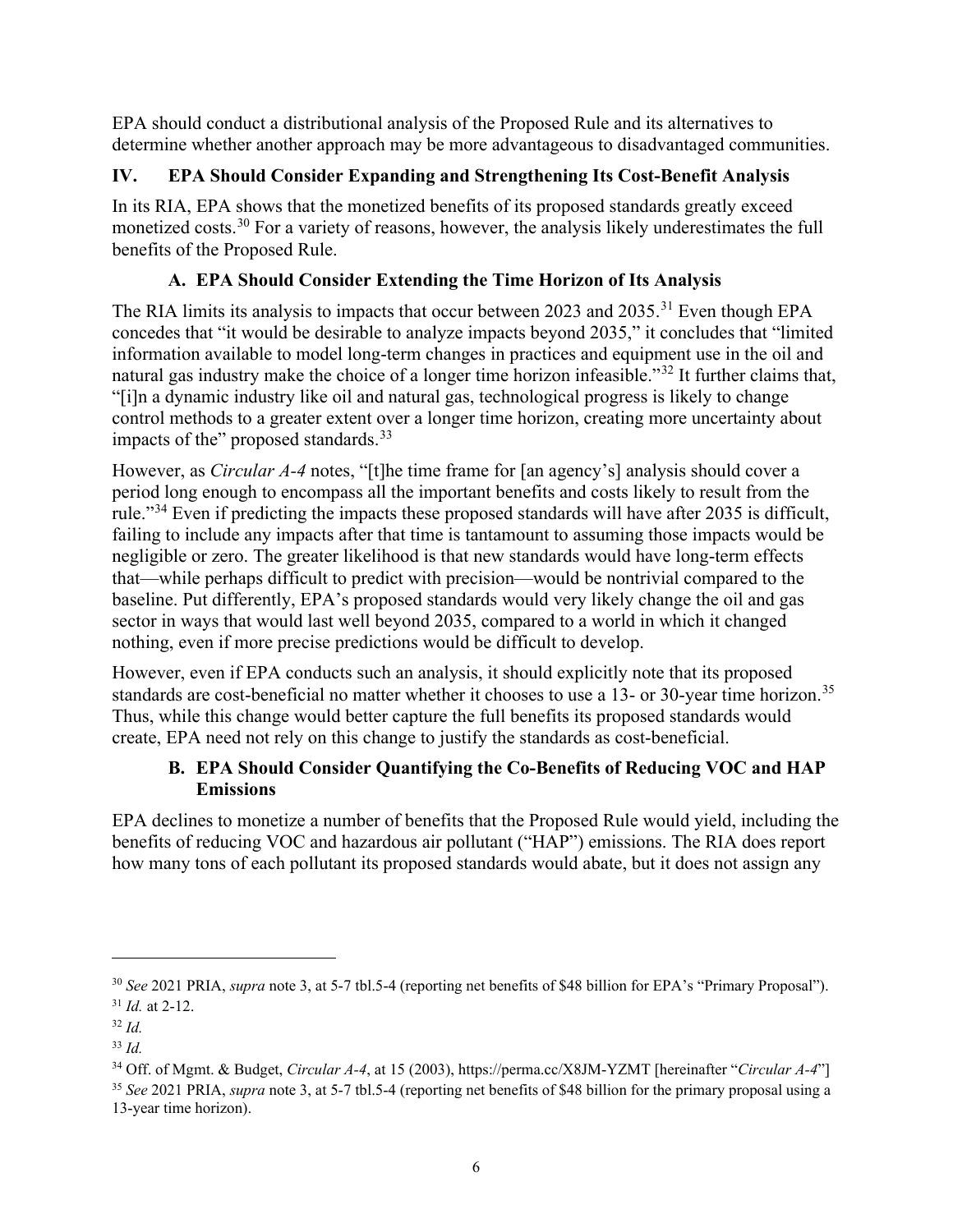monetary value to such figures.<sup>[36](#page-6-0)</sup> As a result, EPA's estimate of total monetized benefits understates the health and environmental gains from the rule.

EPA discusses two categories of benefits associated with reducing VOC emissions: those related to ozone and those related to fine particulate matter  $(PM_{2.5})$ .<sup>[37](#page-6-1)</sup> EPA claims it cannot monetize ozone-related benefits because underlying data are too spatially coarse to derive meaningful estimates.<sup>[38](#page-6-2)</sup> EPA then claims that it cannot monetize PM<sub>2.5</sub>-related benefits because "it is unlikely that the VOC emissions reductions projected to occur under this proposal would have a large contribution to ambient secondary organic carbon aerosols."<sup>[39](#page-6-3)</sup>

Yet, in prior analyses of its regulations of the oil and gas sector, EPA has monetized the value of VOC reductions. For instance, in an RIA for a 2016 rule related to methane in the oil and gas sector (the 2016 Rule), EPA presented a range of epidemiology studies estimating the value of reducing a ton of VOC in 2012 dollars: \$300 to \$7,500.<sup>[40](#page-6-4)</sup> Even conservatively presenting results at the low end of that range—say, \$300, updated for inflation—would yield a more comprehensive picture of the benefits of EPA's proposed standards. Put differently, it would better capture the fact that, while there may be "a range of values" for VOC emission-reduction benefits, that value "is certainly not zero."<sup>[41](#page-6-5)</sup>

Similarly, EPA claims that, "[w]ith the data available, it was not possible to estimate the change in emissions of each individual HAP," and that "methodology and data limitations" preclude "monetize [ing] the health benefits of reductions in HAP."<sup>[42](#page-6-6)</sup> As with VOCs, EPA should present any quantitative information available to it, even if incomplete or uncertain.<sup>[43](#page-6-7)</sup>

## **C. EPA Should Note that Its Proposed Standards for Each Source Type Within the Category Are Net Beneficial**

The RIA makes unambiguously clear that its proposed standards for new and existing sources, on the whole, are net beneficial.<sup>[44](#page-6-8)</sup> But EPA should further disaggregate its analysis to show that, in addition to the entire proposal taken as a whole, *each individual proposed policy change* is net beneficial. For example, it should report net benefits for proposed standards for each type of regulated source—e.g., net benefits for the BSER that applies to well sites, to gathering and boosting stations, and so on.

<span id="page-6-0"></span><sup>36</sup> *See id.* at 5-8 tbl.5-4 (estimating that EPA's "Primary Proposal" would abate 12,000,000 short tons of VOC emissions and 480,000 short tons of HAP emissions).

<span id="page-6-1"></span><sup>37</sup> *See id.* at 3-4 ("VOC emissions are precursors to secondary formation of PM2.5 and ozone on a broader regional scale.").

<span id="page-6-2"></span><sup>38</sup> *Id.* at 3-16 to -17.

<span id="page-6-3"></span><sup>39</sup> *Id.* at 3-19.

<span id="page-6-4"></span><sup>40</sup> *See* EPA, *Regulatory Impact Analysis of the Final Oil and Natural Gas Sector: Emission Standards for New, Reconstructed, and Modified Sources* 4-22 (2016), https://perma.cc/5LY4-KFXL.

<span id="page-6-5"></span><sup>41</sup> *Ctr. for Biological Diversity v. Nat'l Highway Traffic Safety Admin.*, 538 F.3d 1172, 1200 (9th Cir. 2008).

<span id="page-6-6"></span><sup>42</sup> 2021 PRIA, *supra* note [3,](#page-1-5) at 3-22.

<span id="page-6-7"></span><sup>43</sup> *Circular A-4*, *supra* note [34,](#page-5-6) at 27 ("If you are not able to quantify the effects, you should present any relevant quantitative information along with a description of the unquantified effects[.]").

<span id="page-6-8"></span><sup>44</sup> *See* 2021 PRIA, *supra* not[e 3,](#page-1-5) at 5-7 tbl.5-4 (reporting net benefits of \$48 billion for EPA's Primary Proposal).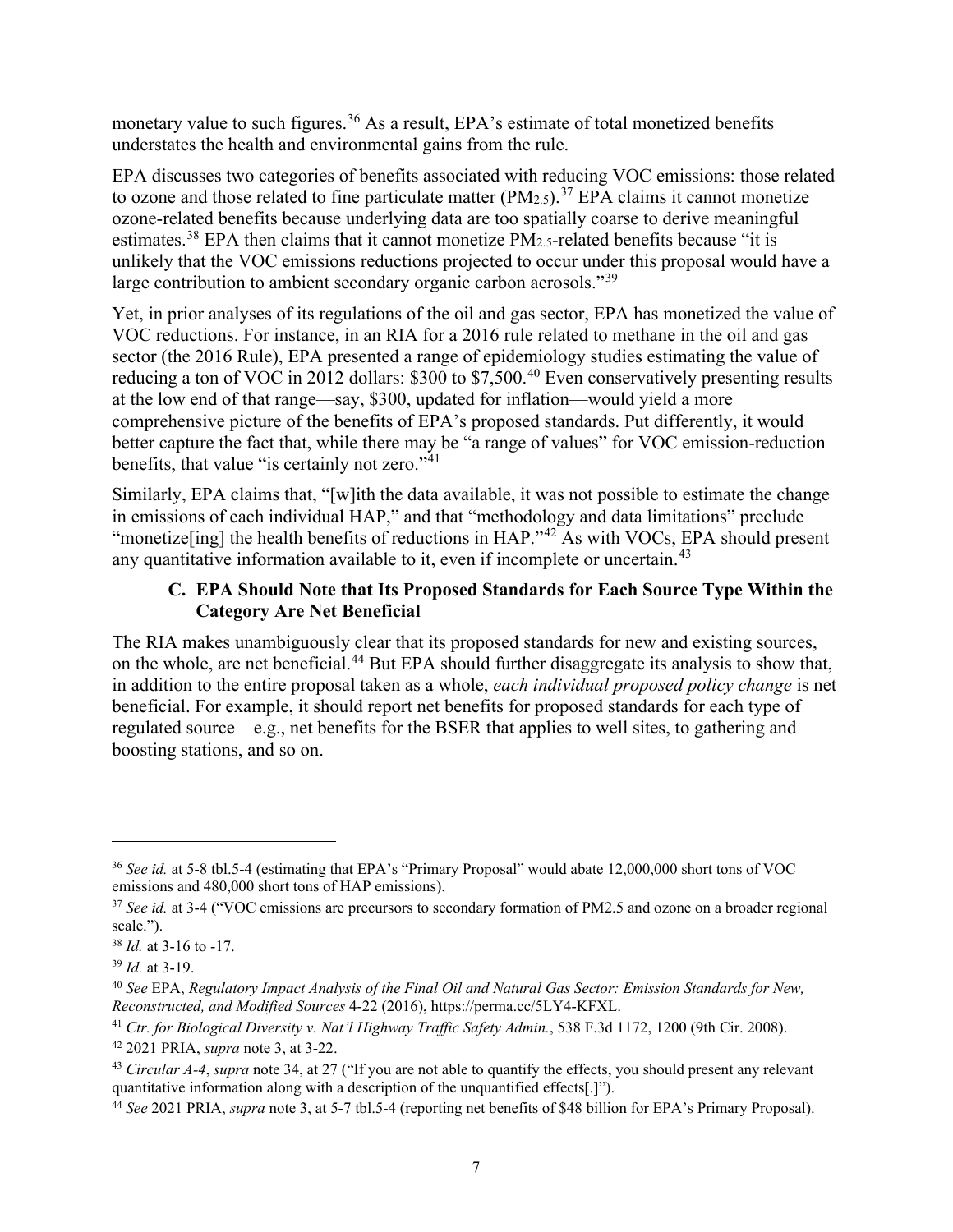EPA has all of the data needed to perform such calculations. The RIA already reports cumulative emission reductions and compliance costs through 2035 by source type<sup>[45](#page-7-0)</sup>—which presumably required data on how much emissions would be abated each year of the analysis. As it did for the overall analysis, EPA could multiply each year's methane emission reductions by the social cost of methane corresponding to that year, then discount back to present value. (It could do the same for any other pollutants with monetized per-ton costs; for more on monetizing the costs of pollutants besides methane, see section IV.B, *supra*.) EPA could subtract the net compliance costs for each BSER from its benefits to report its net benefits. Extending its analysis in this way would demonstrate that, in addition to a net beneficial *set* of proposed standards, *each individual* proposed standard is net beneficial and therefore creates value for society.

EPA should also disaggregate another aspect of its analysis: the net benefits of each alternative standard. The RIA reports the net benefits of its primary set of BSER standards, along with less stringent and more stringent standards, and a co-proposal.<sup>[46](#page-7-1)</sup> This information confirms that the primary proposal carries the highest net benefits of any alternative.<sup>[47](#page-7-2)</sup> But it does not show whether more stringent standards could carry higher net benefits within one or more source types. Without a more granular analysis, the public cannot know whether EPA's primary proposal would forego some net benefits for individual BSERs. If EPA does find such opportunities for higher net benefits for some BSERs, it should pursue them, or at least explain rigorously why it declines to do so.

Respectfully,

Meredith Hankins, Attorney Jack Lienke, Regulatory Policy Director Andrew Stawasz, Legal Fellow

Institute for Policy Integrity at NYU School of Law

[Meredith.Hankins@nyu.edu](mailto:Meredith.Hankins@nyu.edu)

<span id="page-7-0"></span><sup>45</sup> *See id.* at 2-38 tbl.2-11 (showing projected emission reductions for well site fugitives, gathering and boosting stations fugitives, transmission and storage compressor station fugitives, natural gas processing plant equipment leaks, pneumatic pumps, pneumatic controllers, reciprocating compressors, centrifugal compressors, liquids unloading, and storage vessels).

<span id="page-7-1"></span><sup>46</sup> *See id.* at 5-7 tbl.5-4.

<span id="page-7-2"></span><sup>47</sup> *See id.* (reporting net benefits of \$48 billion for the primary proposal, and less for each other alternative).